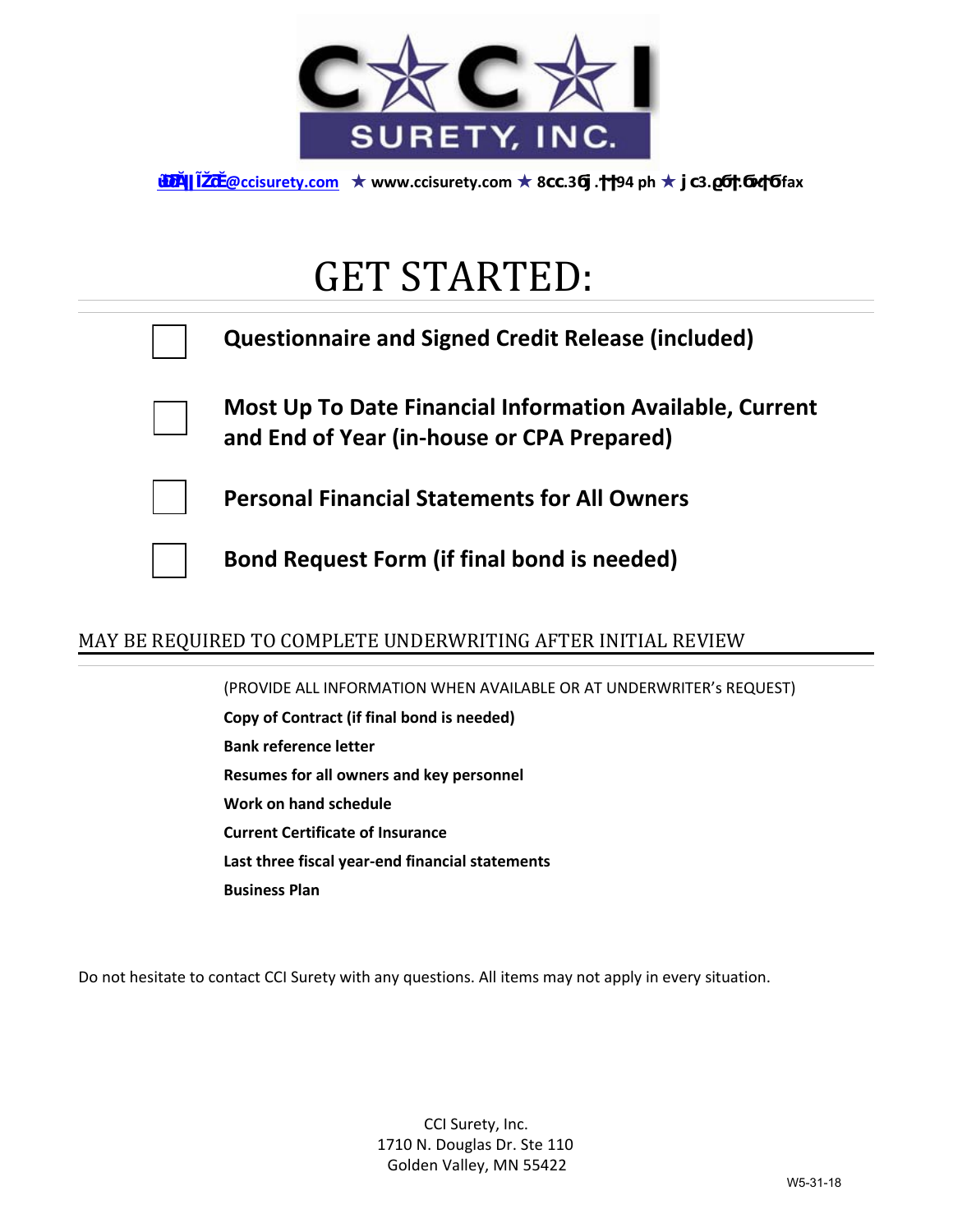

## **jcrawford@ccisurety.com** ★ **www.ccisurety.com** ★ **866.317.3294 ph** ★ **763.512.0430 fax**

| <b>1. CONTRACTOR</b><br><b>INFORMATION</b>                                                 | Company Name (As Appears on Bond) |                       |                                    |                                          |                                   |                                |                                                   |                |                                                 |     |  |
|--------------------------------------------------------------------------------------------|-----------------------------------|-----------------------|------------------------------------|------------------------------------------|-----------------------------------|--------------------------------|---------------------------------------------------|----------------|-------------------------------------------------|-----|--|
| Company Address:                                                                           |                                   |                       |                                    |                                          |                                   | Business Phone #:              |                                                   |                |                                                 |     |  |
| City:                                                                                      | State:                            |                       | Normal Operating Territory:        |                                          |                                   | FED ID#                        |                                                   |                |                                                 |     |  |
| Proprietorship                                                                             | Joint Venture<br>Partnership      |                       |                                    | Date Formed                              | <b>Current Ownership Since:</b>   | Approx. Business Net Worth:    |                                                   | # of Employees |                                                 |     |  |
| $\Box$ S-Corp<br>$\Box$ LLC<br>$\exists$ C-Corp                                            |                                   |                       |                                    |                                          |                                   |                                |                                                   |                |                                                 |     |  |
| Type of work:                                                                              |                                   |                       | <b>Largest Completed Contract:</b> |                                          | Largest Completed Program:        |                                | Average Annual Receipts (last 3 yrs + affiliates) |                |                                                 |     |  |
| Previous Surety:                                                                           | Reason For Changing Surety:       |                       |                                    |                                          |                                   |                                |                                                   |                |                                                 |     |  |
| 2. PROJECT<br><b>INFORMATION</b>                                                           | Contract/Bid Amount:              |                       |                                    | Bid and Date Time:                       |                                   |                                |                                                   |                | Bid % :                                         |     |  |
| Project Owner/Obligee:                                                                     |                                   |                       | <b>Start Date:</b>                 |                                          | <b>Completion Date:</b>           | Maintenance Period:            |                                                   |                | <b>Liquidated Damages:</b>                      |     |  |
| Obligee Address:                                                                           |                                   |                       |                                    |                                          | <b>Obligee Contact For Bonds:</b> |                                |                                                   |                | Obligee Phone:                                  |     |  |
| Bond Form (Please Attach)<br>% Subcontracted:<br>$AIA$ Federal $\Box$ Other                |                                   |                       | % Materials:                       |                                          | Est. Gross Profit:                |                                |                                                   | Obligee Email: |                                                 |     |  |
| <b>Job Description</b>                                                                     |                                   |                       |                                    |                                          |                                   |                                |                                                   |                |                                                 |     |  |
| 3. *FINAL BONDS ONLY* BID SPREAD INFORMATION - (next 3 contractor bids, Name - Bid Amount) |                                   |                       |                                    |                                          |                                   |                                |                                                   |                |                                                 |     |  |
| 1.<br>2.                                                                                   |                                   |                       |                                    |                                          |                                   |                                | \$<br>\$                                          |                |                                                 |     |  |
| 3.                                                                                         |                                   |                       |                                    |                                          | \$                                |                                |                                                   |                |                                                 |     |  |
| <b>4. BANK NAME</b>                                                                        |                                   | Line of Credit Limit: |                                    |                                          | <b>Current Outstanding:</b>       |                                |                                                   |                | Expiration/Renewal Date:                        |     |  |
| <b>Contact Name:</b>                                                                       |                                   |                       |                                    |                                          |                                   |                                |                                                   |                |                                                 |     |  |
| Phone or Email:                                                                            |                                   |                       |                                    |                                          |                                   |                                |                                                   |                |                                                 |     |  |
| 5. LARGEST COMPLETED PROJECTS IN LAST 5 YEARS                                              |                                   |                       |                                    |                                          |                                   |                                |                                                   |                |                                                 |     |  |
| <b>Project Name:</b>                                                                       |                                   |                       |                                    | <b>Contract Amount:</b>                  | Gross Profit:                     |                                | Completion Year:                                  |                | Bonded?                                         |     |  |
| Project Description:                                                                       |                                   |                       |                                    |                                          |                                   |                                |                                                   |                | $Yes$ $\bigcirc$                                | NoO |  |
| Obligee:                                                                                   | Contact:                          |                       | Phone/Email:                       |                                          |                                   |                                | Project Location (City/State):                    |                |                                                 |     |  |
| <b>Project Name:</b><br>Project Description:                                               |                                   |                       |                                    | <b>Contract Amount:</b><br>Gross Profit: |                                   |                                | Completion Year:<br>Bonded?<br>$Yes$ O No O       |                |                                                 |     |  |
| Obligee:                                                                                   | Contact:                          |                       | Phone/Email:                       |                                          |                                   |                                | Project Location (City/State):                    |                |                                                 |     |  |
| <b>Project Name:</b><br>Project Description:                                               |                                   |                       |                                    | <b>Contract Amount:</b>                  | Gross Profit:                     |                                | Completion Year:                                  |                | Bonded?<br>$_{\text{No}}$ O<br>$Yes$ $\bigcirc$ |     |  |
| Obligee:<br>Contact:                                                                       |                                   | Phone/Email:          |                                    |                                          |                                   | Project Location (City/State): |                                                   |                |                                                 |     |  |